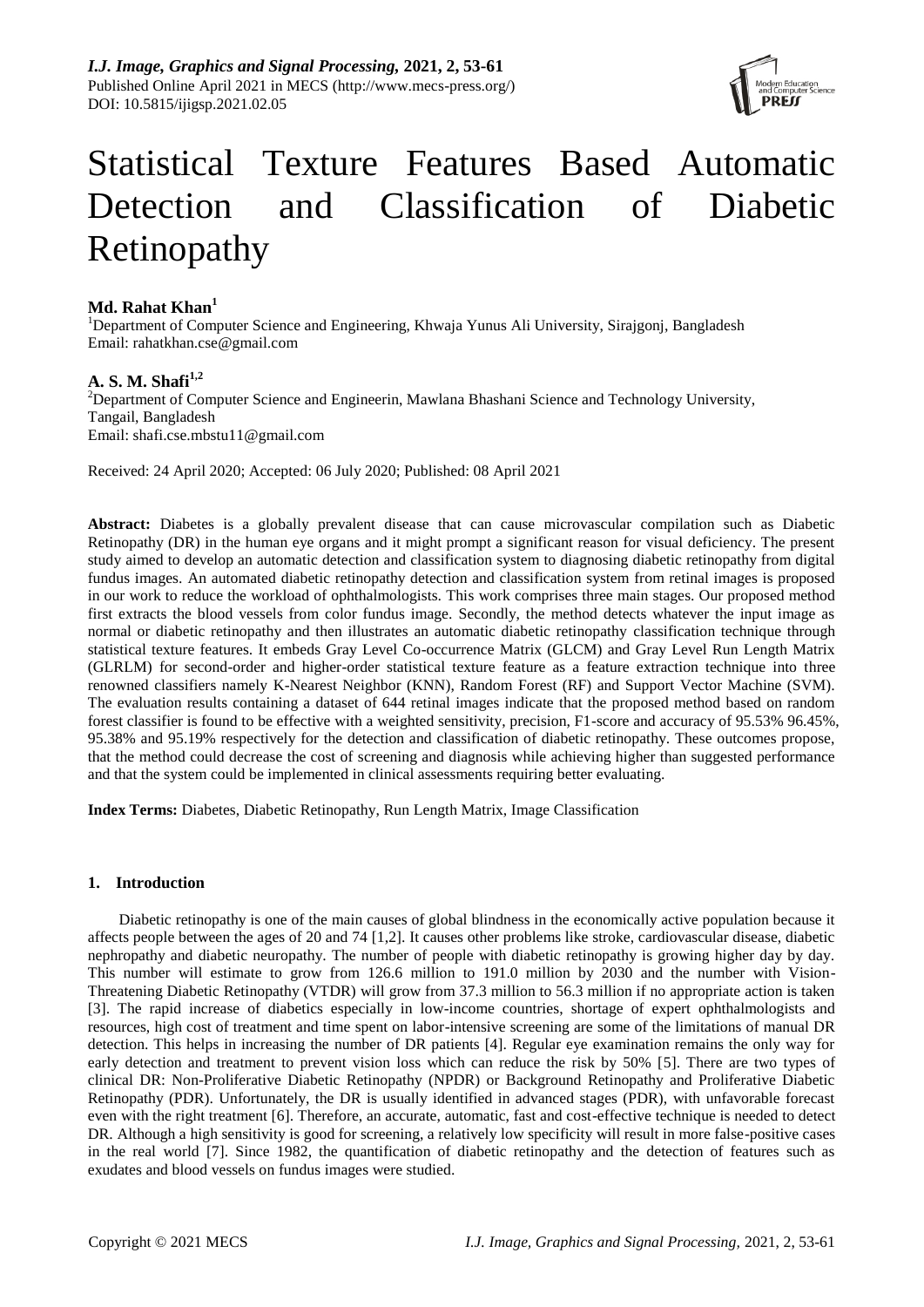A lot of work has been done in this field. A brief overview of the existing DR detection and classification method has been provided here using various digital image processing techniques. A new approach for routine DR detection by using Discrete Wavelet Transform (DWT) was proposed by Khademi et al. [8]. The method experimented on 38 normal and 48 abnormal images with 79% specificity, 85.4% sensitivity and 82.2% accuracy. Authors [9] presented an unsupervised approach to coarse segmentation for vessel detection with an average accuracy of 87%. They incorporated multiple concepts, i.e., mathematical morphology, curvature and spatial dependency to accurately define thin and elongated vessels from vessel pixels. However, the algorithm was unsuccessful in the determination of vessel diameter and was also found to be less satisfactory at segmenting vessel structures on low contrast images. Sarathi et al. [10] mentioned a real-time approach for Optic Disc (OD) segmentation where the boundary of the disks was extracted after the removal of blood vessels using regionally-adaptive threshold and ellipse fitting methods. The proposed technique achieved significant results when tested on standard databases like MESSIDOR and DRIVE with an average overlapping ratio of 89% and 87% respectively. The identification of diabetic retinopathy stage based on Convolution Neural Network (CNN) was developed in [11]. This method improved the performance of classification with 93.65% specificity and 83.68% accuracy. Matthew et al. [12] developed a model for automatic exudate detection in retinal images from diabetic patients. They presented a series of experiments on feature selection and exudates classification using KNN and SVM classifiers. Authors [13] reviews algorithm for extracting features based on blood vessel area, exudes, hemorrhages, microaneurysms and texture from digital fundus images for the automated detection of DR. Varun et al. [14] relied on the development and validation of a deep learning algorithm for automated detection of diabetic retinopathy and diabetic macular edema in retinal fundus photographs. Paper [15] used ensemble of machine learning classifying algorithms on features extracted from output of different retinal image to give decision about the presence of diabetic retinopathy and achieved 75.32% accuracy by applying Neural Network (NNET) classifier. A fully automated DR screening system based on Morphological Component Analysis (MCA) to differentiate between normal and pathological retinal structures was considered in Imani et al. [16]. A SVM classifier was employed to differentiate between normal and abnormal retinal images and achieved 92.01% sensitivity and 95.45% specificity on the Messidor dataset. Goh et al. [17] filtered the retinal healthy images from DR based on the result of exudates detection using the features of local sub-images as the input to multiple classifiers. The experimental results demonstrated that by applying ensemble classifiers they obtained an accuracy of 92% in detecting normal images and 91% in detecting abnormal images over 1000 retina images. A review of recent development on detection methods for the diagnosis of DR was presented in [18] that was developed by various computational intelligence and image processing techniques. A combination of fuzzy image processing techniques, the circular hough transform and several feature extraction methods were proposed by Rahim et al. [19] for automatic screening and classification of diabetic retinopathy and maculopathy. They reached the value of sensitivity, specificity and accuracy of 92.45%, 93.62% and 93% respectively by using radial basis function SVM classifier. Manjaramkar et al. [20] presented a simple, efficient and real-time method for the segmentation and detection of microaneurysm (MA) which are the clinical signs of DR. For this, they used a novel set of features based on statistics of geometrical properties of connected regions and attained the best performance on perimage evaluation on DIARETDB1 dataset with sensitivity of 88.09% at 92.65% specificity.

In our work, we have developed a Computer Aided Decision Support System (CADSS) for automated DR detection and classification based on statistical texture features. Our method is promising and effective over previous state-of-the-art approaches and thus reduces the number of false positives. To identify DR in the retinal images, this study utilizes GLCM and GLRLM as a feature extraction technique. The GLCM and GLRLM capacities describe the composition of an image by computing how regularly combines of the pixel with particular qualities and in a predefined spatial relationship happen in an image. The features are learned in different scales to provide scale-invariant features through GLCM and GLRLM then each image in the frame is classified as abnormal (PDR and NPDR) or normal (normal retinal image). This research represents a possible improvement in the detection and classification of diabetic retinopathy.

The remainder of the paper is as follows: a review of the necessary background required to effectively implement our algorithm is presented in section II. After that, application of the proposed system as well as experimental results is described in section III and section IV. Finally we draw a conclusion in section V.

## **2. Background**

#### *A. Acquisition of retinal image*

A large number of publicly available DR datasets is a crucial factor for this purpose. However, the performance of any Computer-Aided Design (CAD) system depends on the training dataset [21], this proposed system utilizes more than 600 standard color fundus images from different sources. Most fundus photographs used in this study were DR (>78%) images and only 21% were normal retinal images. The sample dataset of two categories of DR along with normal retinal image is shown in Fig. 1.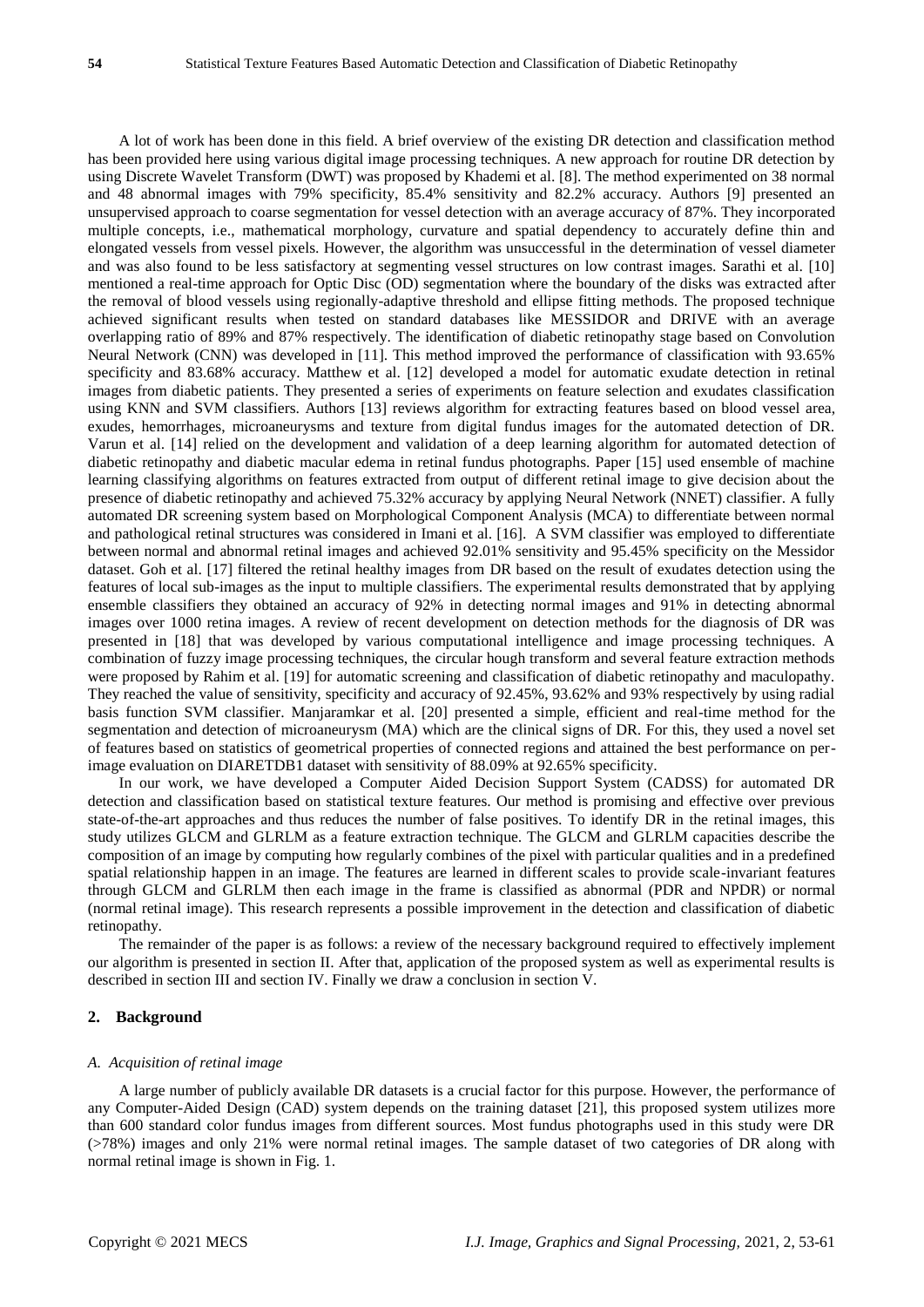

Fig. 1: Sample dataset: (a) normal retina, (b) non-proliferative DR and (c) proliferative DR

Important sources of the database include Indian Diabetic Retinopathy Image Dataset (https://idrid.grandchallenge.org/Data/) and Kaggle dataset (https://www.kaggle.com/c/diabetic retinopathy-detection). Table 1 shows the distribution of dataset used in the proposed method.

#### *B. Pre-processing*

An input image is loaded in the computer to find the possible categories of retinal images using the proposed intelligent system. For better and faster calculation, all the input image is resized into uniform size (565 \* 375) image.

| Table 1. Our dataset: the distribution of retinal images used in our proposed system |  |  |
|--------------------------------------------------------------------------------------|--|--|
|--------------------------------------------------------------------------------------|--|--|

| Retinal image type                        | Short<br>name | Number of<br>images |
|-------------------------------------------|---------------|---------------------|
| Non-Proliferative Diabetic<br>Retinopathy | NPDR.         | 167                 |
| Proliferative Diabetic<br>Retinopathy     | PDR           | 341                 |
| Normal Image                              |               | 136                 |

## *C. Blood vessels extraction*

In our proposed method, we have used kirsch's template for the extraction of blood vessels from the pre-processed retinal image. Kirsch's template technique uses a single mask of size  $3 \times 3$  and rotates at  $45^\circ$  increments through each of the eight directions (south, east, north, west, northeast, southeast, southwest and northwest) to detect the edge as shown in Fig. 2. It can set and reset the thresholds values to find the most appropriate edges in the images [22]. The details procedure can be found in [23]. Fig. 3 demonstrates the vessel extraction procedure with Kirsch's template technique.



Fig. 2. Kirsch's convolution kernels



(b)

Fig.3. Resultant image after segmentation: (a) the first row shows the image of PDR, NPDR and normal retinal image respectively and (b) the last row indicates the blood vessel extraction results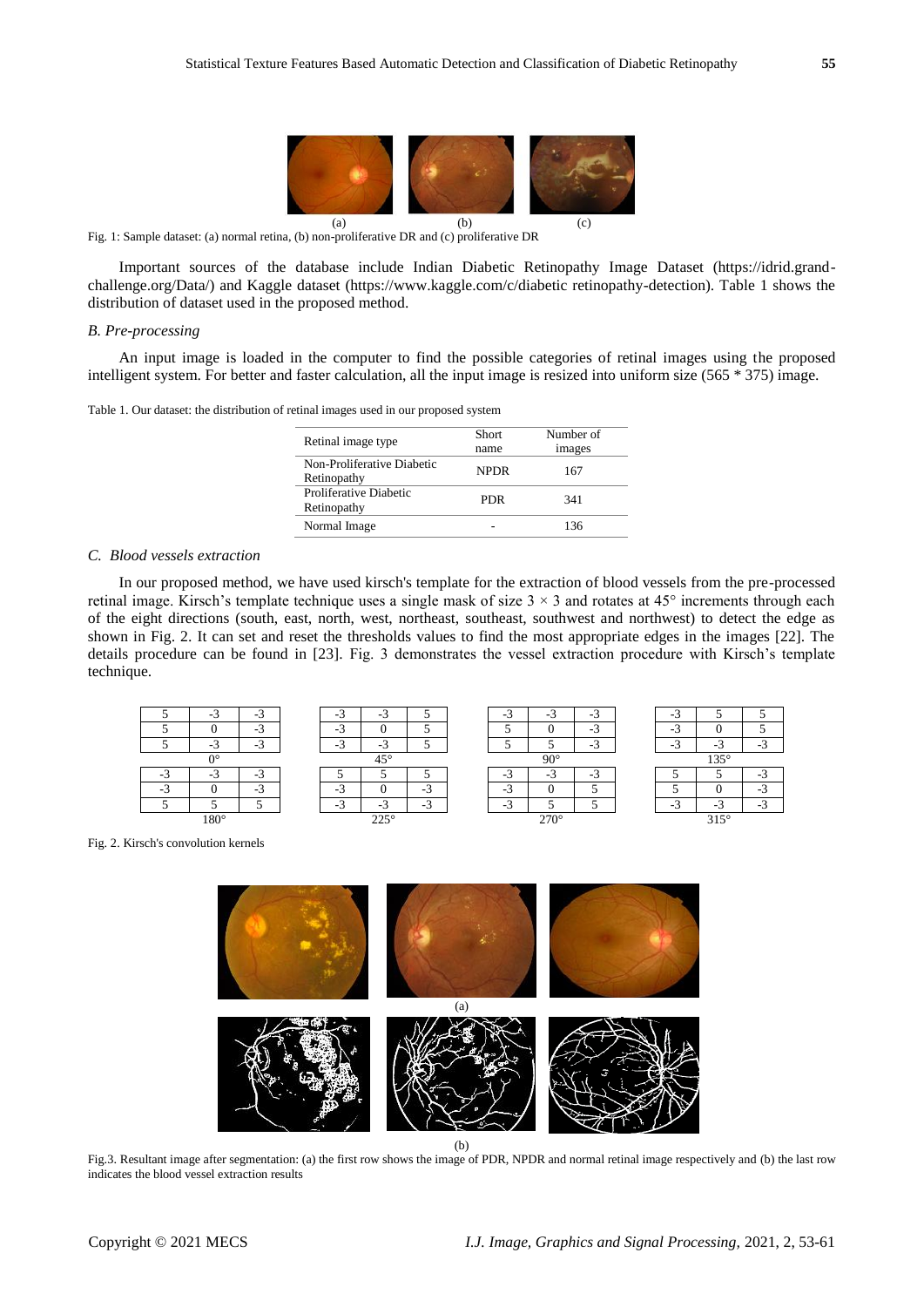# *D. Feature extraction*

In feature extraction module, statistical texture features are applied on the segmented image. A feature vector is created by using a large number of training images.

The Gray Level Co-occurrence Matrix (GLCM) also known as Spatial Gray Level Dependence Matrix (SGLDM) is a way to gain second-order statistical texture feature. The GLCM method analyses the distribution of gray level pixel pairs. It provides better results where the textures are visually easily separable and are sensitive to the size of the texture samples being processed. Nine important GLCM features are selected as a second-order statistical texture feature.

Contrast=
$$
\sum_{n=0}^{G-1} n^2 {\sum_{i=1}^{G} \sum_{j=1}^{G} P(i,j)}, |i - j| = n
$$
 (1)

Correlation=
$$
\sum_{i=0}^{G-1} \sum_{j=0}^{G-1} \frac{\{i * j\} * p(i,j) - \{\mu_x * \mu_y\}}{\sigma_x * \sigma_y}
$$
 (2)

Energy=
$$
\sum_{i=0}^{G-1} \sum_{j=0}^{G-1} \{P(i,j)\}^2
$$
 (3)

Entropy=- 
$$
\sum_{i=0}^{G-1} \sum_{j=0}^{G-1} P(i, j) * log(p(i, j))
$$
 (4)

Inverse Different Moment=
$$
\sum_{i=0}^{G-1} \sum_{j=0}^{G-1} \frac{1}{1+(i-j)^2} P(i,j)
$$
 (5)

Variance = 
$$
\sum_{i=0}^{G-1} \sum_{j=0}^{G-1} (i - \mu)^2 P(i, j)
$$
 (6)

$$
\text{Sum Average} = \sum_{i=0}^{2G-2} \text{i}P_{x+y}(i) \tag{7}
$$

Sum Entropy=
$$
\sum_{i=0}^{2G-2} P_{x+y}(i) \log(P_{x+y}(i))
$$
\n(8)

$$
\text{Difference Entropy} = -\sum_{i=0}^{G-1} P_{x+y}(i) \log(P_{x+y}(i)) \tag{9}
$$

Where, G is the number of gray levels used;  $\mu$  is the mean value of P;  $\mu_x$ ,  $\mu_y$ ,  $\partial_x$  and  $\partial_y$  are the means and standard deviations of  $P_x$  and  $P_y$ ;  $P_x(i)$  is the ith entry in the marginal matrix obtained by summing rows of co-occurrence matrix,  $P(i,j)$ .

The Gary Level Run Length Matrix (GLRLM) has been considered for the description of higher-order statistical texture feature implemented within the segmented image. The GLRLM method quantifies gray level runs of consecutive pixels with the same gray level value, which are defined as the length in number of pixels. The run length features are the least efficient texture features. We consider seven run length matrix features.

Short Run Emphasis=
$$
\frac{1}{n_{r}}\sum_{i=1}^{M}\sum_{j=1}^{N}\frac{Q(i,j)}{j^{2}}
$$
(10)

Long Run Emphasis=
$$
\frac{1}{n_r} \sum_{i=1}^{M} \sum_{j=1}^{N} Q(i, j) * j^2
$$
 (11)

Long Gray Level Emphasis=
$$
\frac{1}{n_{r}}\sum_{i=1}^{M}\sum_{j=1}^{N}\frac{Q(i,j)}{i^{2}}
$$
(12)

High Gray Level Emphasis=
$$
\frac{1}{n_r} \sum_{i=1}^{M} \sum_{j=1}^{N} Q(i,j) * i^2
$$
 (13)

Gray Level Non-uniformity=
$$
\frac{1}{n_r} \sum_{i=1}^{M} (\sum_{j=1}^{N} Q(i,j))^2
$$
 (14)

Run Length Non-uniformity=
$$
\frac{1}{n_r} \sum_{j=1}^{N} (\sum_{i=1}^{M} Q(i,j))^2
$$
 (15)

Run Percentage=
$$
\frac{n_p}{n_r}
$$
 (16)

Where  $P(i,j)$  is the run-length matrix,  $n_r$  is the total number of runs and  $n_p$  is the number of pixels.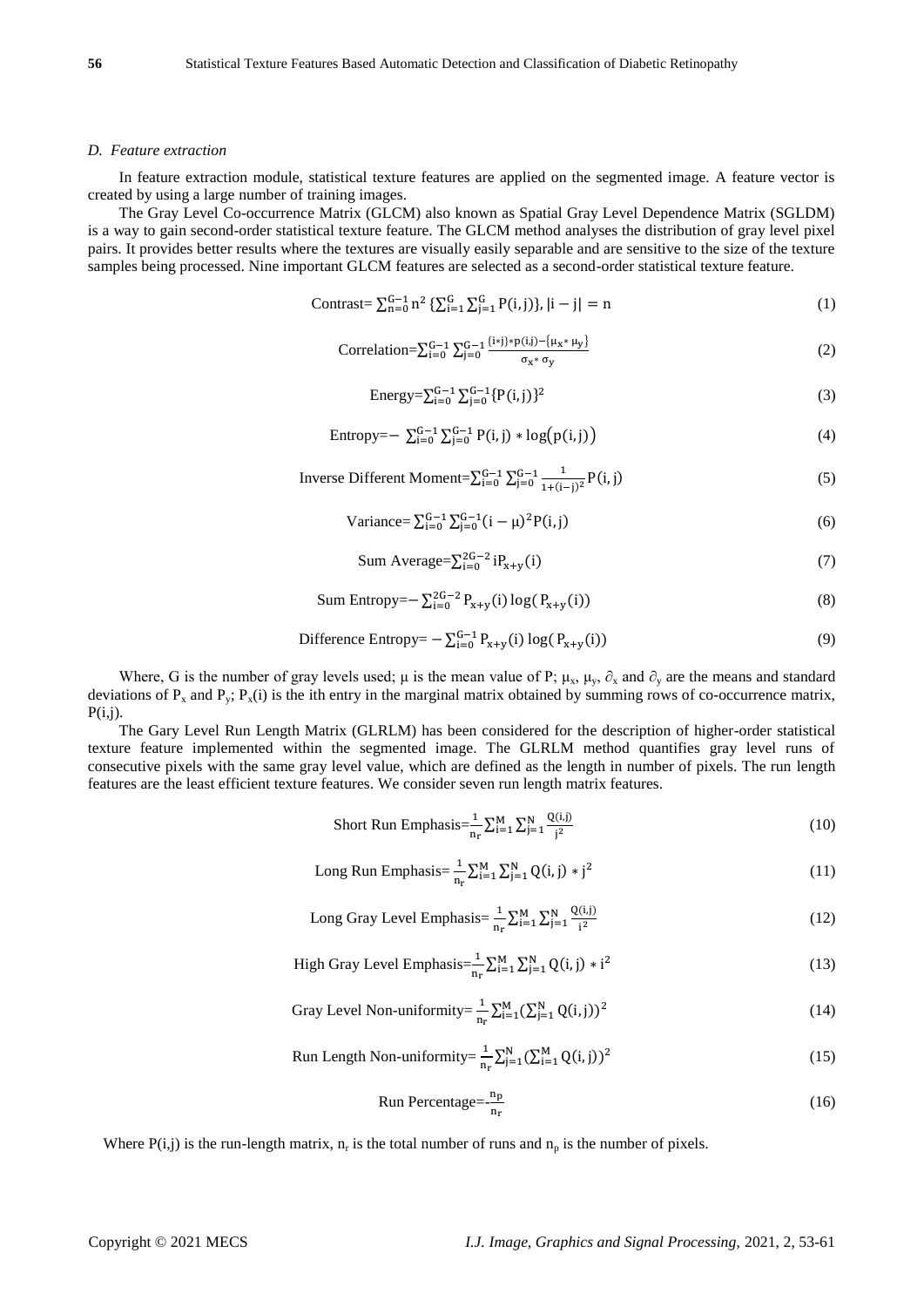#### *E. Classification*

This module handles the classification of feature vector into three classes (Normal, NPDR and PDR). The whole feature vector is divided into two modes: training and testing modes by using K-fold cross-validation [24]. In training mode, GLCM and GLRLM features are extracted from segmented images. The input feature vector consists of 16 different features which are combined together for training with three different classifiers namely KNN [25], SVM [26] and RF [27]. Our proposed system first detects whether the unknown sample contains DR or not. If it contains DR then the unknown sample is classified as NPDR or PDR and it goes to the post-processing module. If it does not contain DR then the unknown sample is classified as normal.

## *F. Post-processing*

The outcome of the classification module is used to a produce new image on which possible types of diabetic retinopathy are appropriately labeled. An illustration of this technique shown in Fig. 4.



Fig. 4. System's output after post-processing: (a) normal retinal image, (b) NPDR image, and (c) PDR image

## **3. Methodology**

Fig. 5 shows the methodology of our proposed system. The proposed methodology is summarized as follows.

#### *A. Proposed Algorithm*

- 1. Capture the digital fundus image as input image.
- 2. Pre-process all input image into a uniform size.
- 3. Apply Kirsch's template technique to extract blood vessels from the preprocessed image.
- 4. Execute second-order and higher-order statistical texture feature algorithm on the segmented image found from step 3.
- 5. Generate a Feature Vector (FV) for each training image.
- 6. Implement three classifiers (SVM, KNN, and RF) to test the train image for classification and evaluate the performance of the results.

#### **4. Experiment simulation and Result Analysis**

To assess efficiency of the proposed system, we evaluated four performance metrics for each class: sensitivity, precision, F1-score and accuracy. Sensitivity also known as recall is the ratio of correctly predicted positives cases to the all observations in actual class. The precision metric indicates the correct positive outcomes out of all the positive outcomes. The accuracy of a classifier is simply the ratio of correctly predicted class to total class. F1-score is estimated by applying the weighted average over precision and recall. In case we have an uneven class proportion, F1-score is generally more valuable than precision because it takes both false positives and false negatives into account. Our main purpose is to construct a model that classifies diabetic retinopathy as accurately as possible. We used DR database with 644 images for the evaluation, where the entire dataset is distributed within the training and test dataset. The performance of detecting and classifying DR using three different classifiers are shown in Table 2, Table 3, Table 4, and Table 5 respectively. Finally, the sensitivity, precision, F1-score, and accuracy scores across the three different classes of each classifier is shown in Table 6. From Table 6 to Table 7, "Sn" is for sensitivity, "Pre" for precision, and "Acc" for accuracy.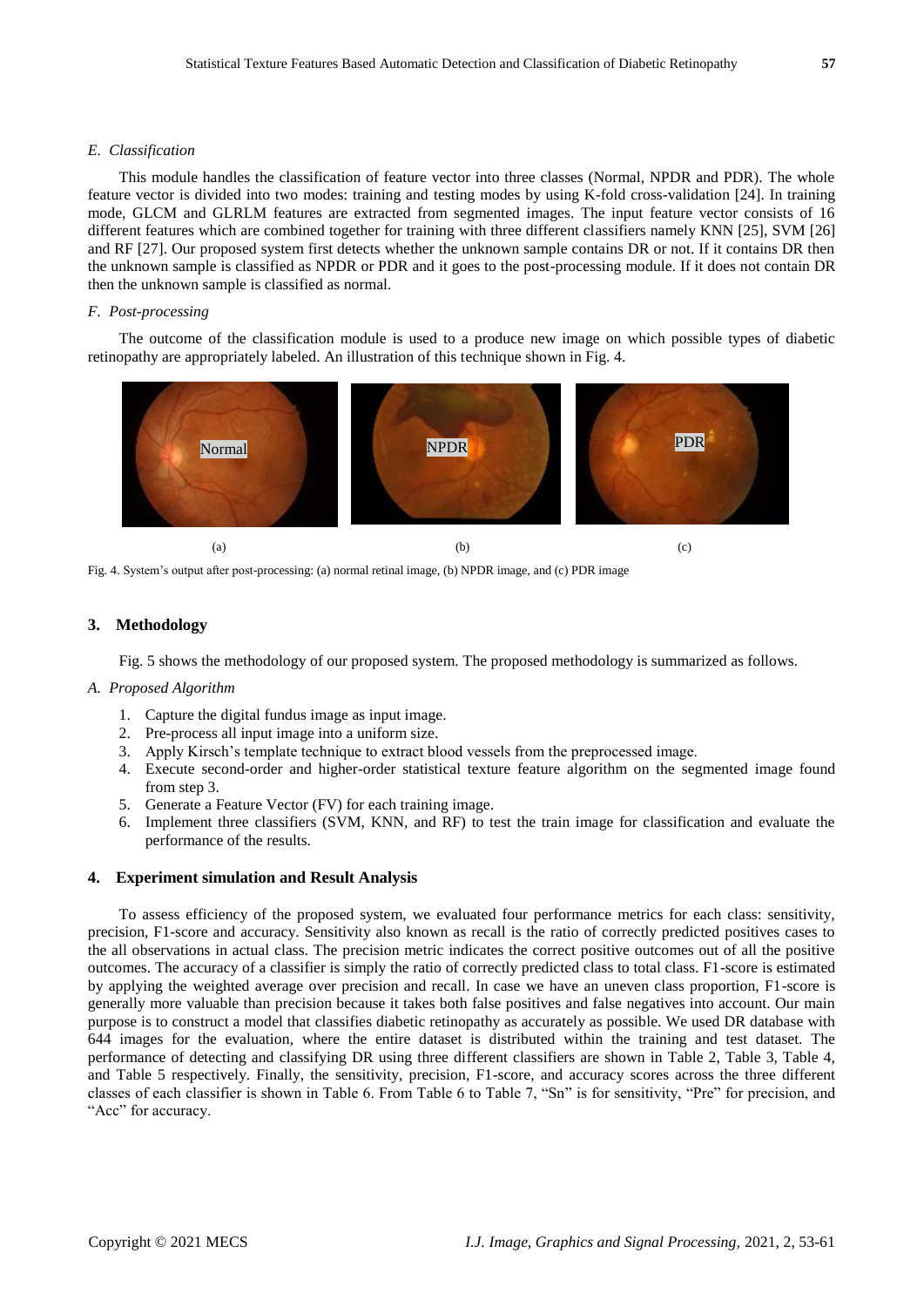

Fig. 5. Detailed diagram of the proposed methodology

Table 2. Confusion matrix of our proposed system using SVM classifier

|             | <b>PDR</b> | <b>NPDR</b> | Normal |
|-------------|------------|-------------|--------|
| <b>PDR</b>  | 326        |             |        |
| <b>NPDR</b> | q          | 122         |        |
| Normal      |            |             |        |

Table 3. Confusion matrix of our proposed system using KNN (K=3) classifier

|             | PDR | <b>NPDR</b>    | Normal |
|-------------|-----|----------------|--------|
| <b>PDR</b>  | 302 | $\mathcal{L}$  |        |
| <b>NPDR</b> |     | $\cdot$ $\sim$ |        |
| Normal      | 10  |                | 04     |

Table 4. Confusion matrix of our proposed system using KNN (K=5) classifier

|             | <b>PDR</b> | <b>NPDR</b> | Normal |
|-------------|------------|-------------|--------|
| PDR         | 308        | ∽           |        |
| <b>NPDR</b> |            |             |        |
| Normal      | 10         |             |        |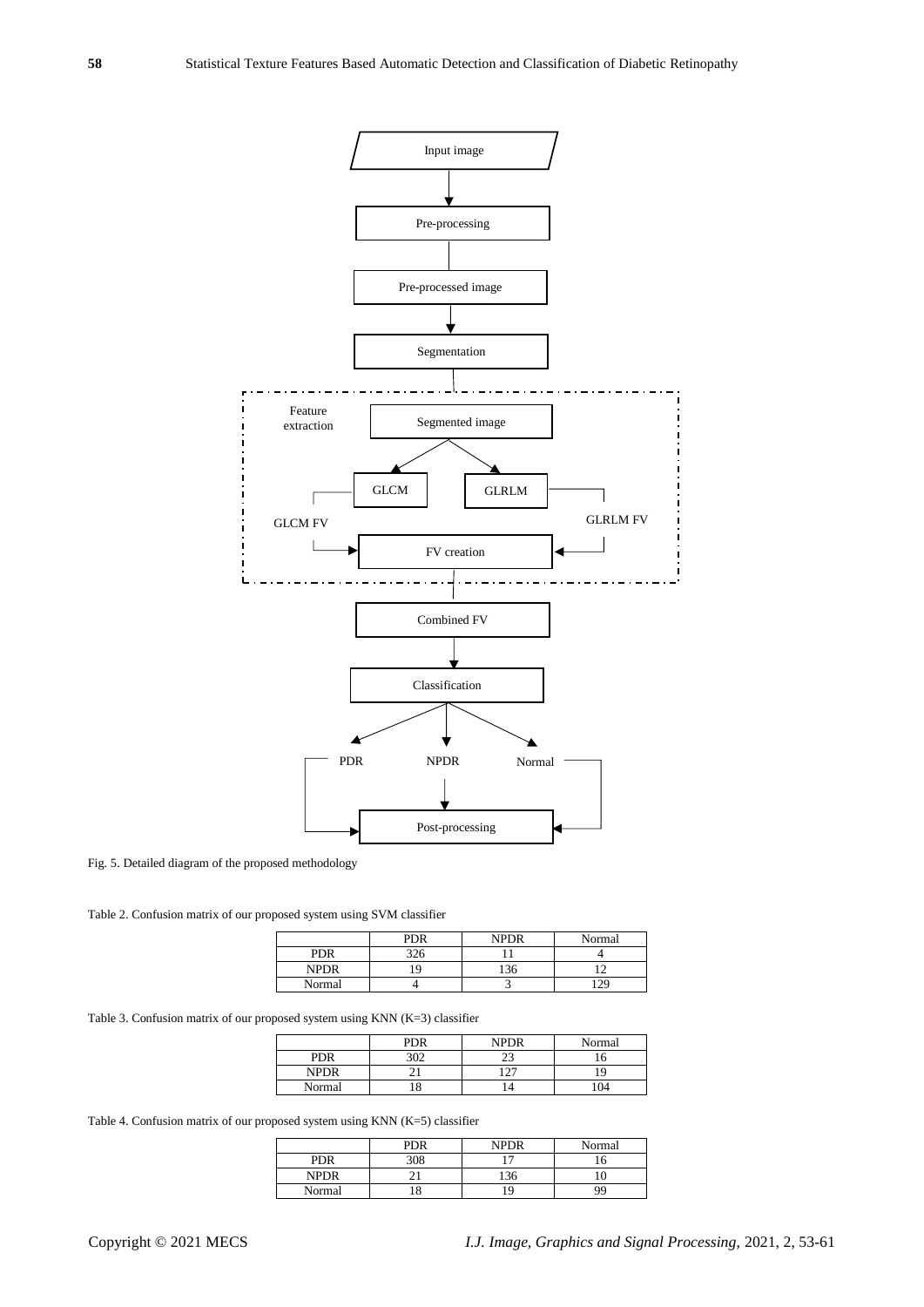Table 5. Confusion matrix of our proposed system using RF classifier

|             | PDR | <b>NPDR</b> | Normal |
|-------------|-----|-------------|--------|
| <b>PDR</b>  | つつつ |             |        |
| <b>NPDR</b> |     | 49          |        |
| Normal      |     |             |        |

From the confusion matrix of Table 2, Table 3, Table 4 and Table 5 we see that the random forest classifier made a correct prediction of 333 PDR, 149 NPDR and 131 Normal images out of 341 PDR, 167 PDR and 136 Normal images which is higher than the other two classifiers. For performance evaluation parameters of each transform individually, where we can see that using random forest classifier, the highest sensitivity is in PDR images which comes out to be 98% and the worst sensitivity is 90% which is in normal images. Similarly both the precision and F1-score we get the highest rate of 98% in PDR images. Our method attains the highest accuracy of 97.52% for the detection of PDR images. Table 7 contains the result of weighted measurement of each classifier.

Table 6. Sensitivity, precision, F1-score and accuracy of each classifier

|                         |                |     | <b>SVM</b>     |       |    |     | $KNN(K=3)$               |       |    |     | $KNN(K=5)$ |       |    |     | RF                     |       |
|-------------------------|----------------|-----|----------------|-------|----|-----|--------------------------|-------|----|-----|------------|-------|----|-----|------------------------|-------|
| Image Type<br><b>νκ</b> | Sn             | Pre | F1             | Acc   | Sn | Pre | F1                       | Acc   | Sn | Pre | F1         | Acc   | Sn | Pre | F1                     | Acc   |
| <b>PDR</b>              | Q <sub>2</sub> | 96  | 94             | 94.1  | 89 | 89  | 89                       | 87.89 | 89 | 90  | 90         | 88.82 | 98 | 98  | 98                     | 97.52 |
| <b>NPDR</b>             | Q 1            |     | 86             | 93.01 | 77 | 76  | $\overline{\phantom{a}}$ | 88.04 | 79 | 81  | 80         | 89.6  | 95 | 89  | $\Omega$<br>, <u>,</u> | 95.92 |
| Normal                  | 89             | Q5  | Q <sub>2</sub> | 96.43 | 75 | 76  |                          | 89.6  | 79 | 73  | 76         | 90.22 | 90 | 96  | 93                     | 96.89 |

Table 7. Weighted measure of each classifier

| Name of the classifier |       |       | Weighted Measure      |       |
|------------------------|-------|-------|-----------------------|-------|
|                        | Sn    | Pre   | F <sub>1</sub> -score | Acc   |
| <b>SVM</b>             | 91.63 | 91.89 | 91.35                 | 94.30 |
| $KNN(K=3)$             | 82.93 | 82.88 | 83.14                 | 88.29 |
| $KNN(K=5)$             | 83.66 | 84.07 | 84.45                 | 89.31 |
| RF                     | 95.53 | 96.45 | 95.38                 | 95.19 |

Based on Table 7, the result obtained that the weighted accuracy value of the proposed method reached 95.19% using RF classifier. Sensitivity, precision and F1-score of the proposed method respectively 95.53%, 96.45% and 95.38%. A graphical representation of the performance metrics of each classifier is shown in Fig. 6.

Table 8. Performance comparison among different methods

| Authors                 | Methodology                                   | Dataset | Accuracy |
|-------------------------|-----------------------------------------------|---------|----------|
| Khademi et al. [8]      | Shift-invariant discrete<br>wavelet transform | 86      | 82.2%    |
| Neto et al. [9]         | Unsupervised coarse-to-fine<br>algorithm      |         | 87%      |
| Sarathi et al. [10]     | Ellipse fitting                               | 63      | 92%      |
| Garcia et al. [11]      | <b>CNN</b>                                    | 35,126  | 83.68%   |
| Rahim et al. [19]       | Fuzzy image processing<br>techniques          | 990     | 93%      |
| Manjaramkar et al. [20] | Statistical geometric features                | 89      | 88.09%   |
| Proposed Method         | Statistical texture features                  | 644     | 95.19%   |

Table 8 shows the comparison of our proposed method with existing approaches. We compare the methods focused on the detection and classification of two main types of DR.



Fig. 6.Graphical performance of the model for different evaluation criteria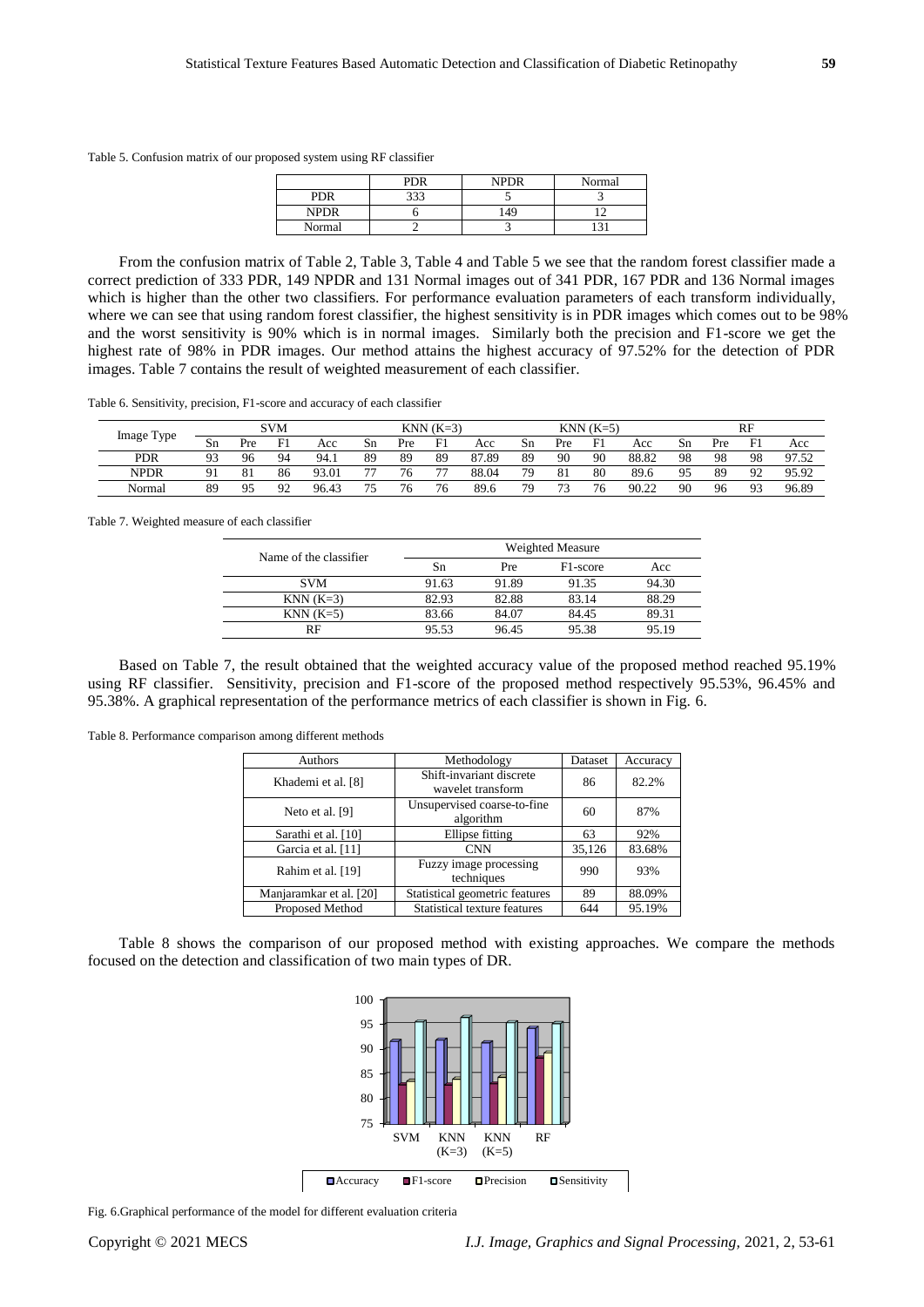# **5. Discussion**

Retinal color photography is an efficient screening method for diagnosing diabetic retinopathy because of it's faster with easier acquisition, storage and transmission of retinal images. Most of the middle and lower-income countries require a cost-effective retinal imaging framework for regular diabetic retinopathy screening [28]. Therefore, an automatic system for the detection and classification of diabetic retinopathy using statistical texture features has been created. The system proposes a combination of retinal blood vessels segmentation, followed by the feature extraction and, finally, the classification with some machine learning algorithms. We incorporate both second-order and higherorder statistical texture feature as a feature extraction tool. As texture features can be extracted using several methods such as structural, statistical, model-based and transform information, we consider statistical methods. According to non-deterministic properties, statistical methods describe the texture indirectly. We have used 10-fold cross-validation for splitting the whole dataset to protect against overfitting. To extract statistical texture descriptors from vessel images, the GLCM and GLRLM features have been used that can demonstrate sound performance in image classification of different categories. An ideal screening test can be measured by its sensitivity i.e., high probability of detecting disease. The experimental results demonstrate that the three classifiers are able to identify well both categories and particularly random forest classifier performed better in most of the cases than the other two classifiers. The sensitivity of retinal images using RF classifier was high (98%) for PDR and for NPDR was also high (95%). Based on the offered results, it can be seen that the sensitivity for normal cases is slightly low (90%). The explanation may be the functionality of kirsch's template technique which was used for the detection of blood vessels. Some of the blood vessels were not detected by this technique.

# **6. Conclusion and Future works**

A large number of diabetic patients and the incidence of DR among them have promoted a great development in automatic DR diagnosing systems. In this study, we developed a computer-aided DR detection and classification system form color fundus images in order to reduce the workload of ophthalmologists to detect DR at the early stages which may go undetected and evolve into blindness. Weighted value of sensitivity, precision, F1-score and accuracy of the suggested method respectively 95.53% 96.45%, 95.38%, and 95.19% which shows that the proposed method can detect and classify DR well. In the future, these methods should be tested on integrating a larger dataset with high-resolution images. Finally, we will add more classes of non-proliferative diabetic retinopathy viz. low, medium, severe condition. It will enable the patients to know their condition with better accuracy.

#### **Acknowledgment**

We are very grateful to Khwaja Yunus Ali Medical College and Hospital, Bangladesh for valuable supports and suggestions.

#### **References**

- [1] D. Fong, L. Aiello, T. Gardner, G. King, G. Blankenship, et al. "Retinopathy in Diabetes". Diabetes Care. Vol. 27. 2004. pp. 584-587.
- [2] D. Browning, "Diabetic Retinopathy: Evidence Based Management", 1st ed. Ed. Springer, New York, USA, 2010, pp. 31-61.
- [3] BoserB ,Guyon I.G,Vapnik V., "A Training Algorithm for Optimal Margin Classifiers", Proc. Fifth Ann. Workshop Computational Learning Theory, pp. 144-152, 1992.
- [4] Nathan Silberman, Kristy Ahlrich, Rob Fergus & Lakshminarayanan Subramanian (2010), "Association for the Advancement of Artificial Intelligence", October, 2013.
- [5] Fong. D. S. , L. Aiello, T. W. Gardner, G. L. King, G. Blankenship, J. D. Cavallerano, F. L. Ferris & R. Klein, (2003),"Diabetic Retinopathy", Diabetes Care, Vol. 26, pp. 226–229.
- [6] Velázquez-González, Jesús Salvador, Rosales-Silva, Alberto Jorge, Gallegos-Funes, Francisco Javier, & Guzmán-Bárcenas, Guadalupe de Jesús. (2015), "Detection and Classification of Non-Proliferative Diabetic Retinopathy using a Back-Propagation Neural Network", Revista Facultad de Ingeniería Universidad de Antioquia, (74), 70-85.
- [7] L. Daniel Maxim, Ron Niebo, "Screening tests: a review with examples", Inhal Toxicol. 2014 Nov; 26(13): 811–828.
- [8] Khademi and S. Krishnan, "Shift-invariant discrete wavelet transform analysis for retinal image classification," Medical and Biological Engineering and Computing, vol. 45, issue 12, pp. 1211–1222, 2007.
- [9] Neto, L.C.; Ramalho, G.L.; Neto, J.F.R.; Veras, R.M.; Medeiros, F.N., "An unsupervised coarse-to-fine algorithm for blood vessel segmentation in fundus images", Expert System with Application, Vol. 78, pp. 182–192, 2017.
- [10] Sarathi, M.P. Dutta, M.K. Singh, A. Travieso, C.M., "Blood vessel in painting based technique for efficient localization and segmentation of optic disc in digital fundus images", Biomedical Signal Processing, Vol. 25, pp. 108–117, 2016.
- [11] García G., Gallardo J., Mauricio A., López J., Del Carpio C., "Detection of diabetic retinopathy based on a convolutional neural network using retinal fundus images", In Lecture Notes in Computer Science, Proceedings of the Artificial Neural Networks and Machine Learning—ICANN, vol. 10614, pp. 635–642, 2017.